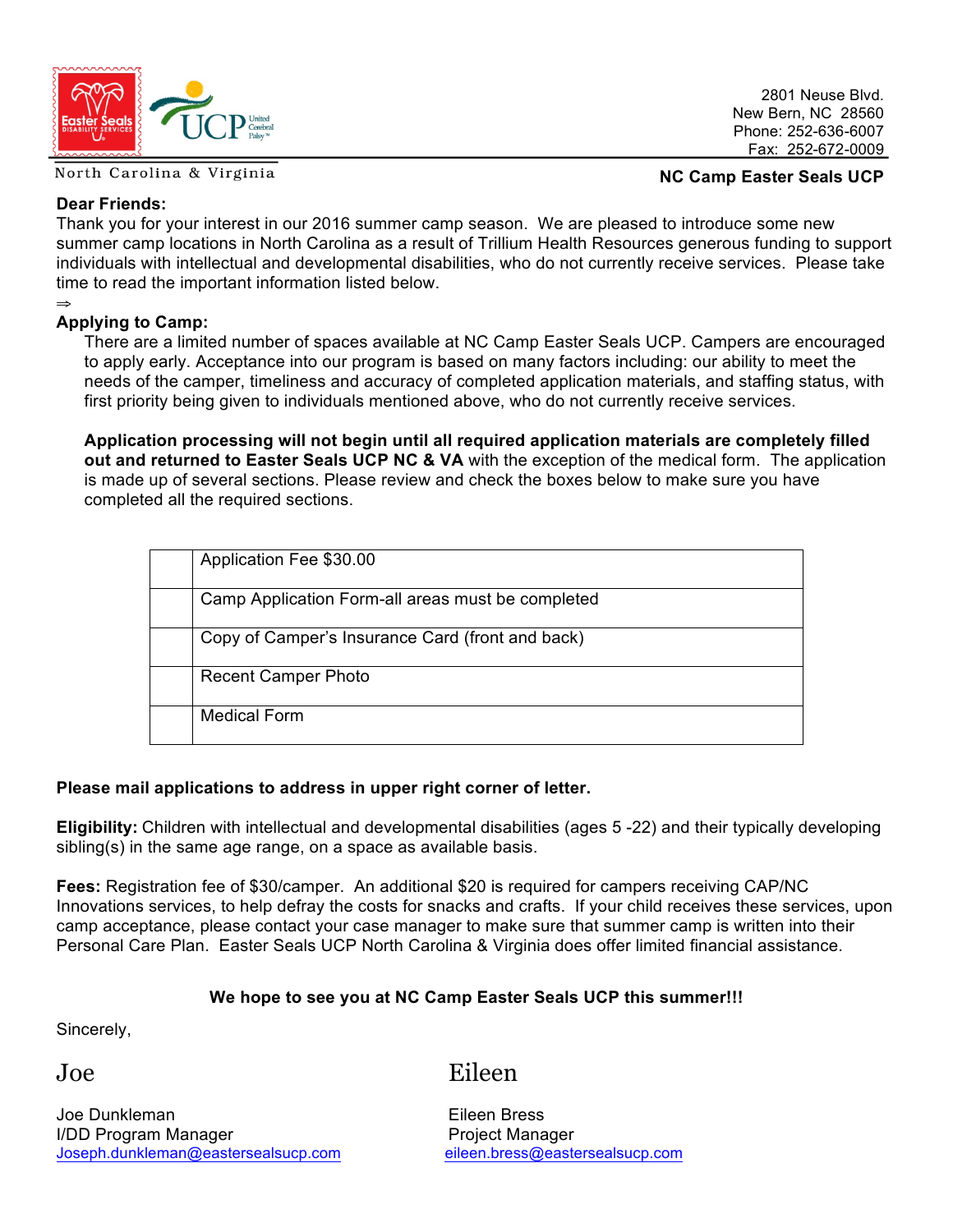# **NC Camp Easter Seals UCP Camper Application**



A program of Easter Seals UCP North Carolina & Virginia Administrative Office (where to return applications and who to contact for questions) 2801 Neuse Blvd., New Bern, NC 28560 - 252-636-6007 - fax (252)672-0009 ALL FORMS MUST BE COMPLETELY FILLED OUT. PLEASE PRINT. 2016 Summer Application

North Carolina & Virginia

| <b>Camper Information</b>                                                                                                                                                                                                                                                                                                                                                                                                                                                    |                                                 |                                                                                                                                                                                                                                                                                                                                                                                                                                                             |  | Nickname |
|------------------------------------------------------------------------------------------------------------------------------------------------------------------------------------------------------------------------------------------------------------------------------------------------------------------------------------------------------------------------------------------------------------------------------------------------------------------------------|-------------------------------------------------|-------------------------------------------------------------------------------------------------------------------------------------------------------------------------------------------------------------------------------------------------------------------------------------------------------------------------------------------------------------------------------------------------------------------------------------------------------------|--|----------|
|                                                                                                                                                                                                                                                                                                                                                                                                                                                                              |                                                 | Birth date _____ /_____ /_____ Gender O Female O Male                                                                                                                                                                                                                                                                                                                                                                                                       |  |          |
|                                                                                                                                                                                                                                                                                                                                                                                                                                                                              |                                                 |                                                                                                                                                                                                                                                                                                                                                                                                                                                             |  |          |
|                                                                                                                                                                                                                                                                                                                                                                                                                                                                              |                                                 |                                                                                                                                                                                                                                                                                                                                                                                                                                                             |  |          |
| Email camp updates to entitled and the control of the control of the control of the control of the control of                                                                                                                                                                                                                                                                                                                                                                |                                                 |                                                                                                                                                                                                                                                                                                                                                                                                                                                             |  |          |
| Do you have a family member in the military? OYes ONo Relation to camper _____________ Branch ________                                                                                                                                                                                                                                                                                                                                                                       |                                                 |                                                                                                                                                                                                                                                                                                                                                                                                                                                             |  |          |
| Do you have a disability? $\bigcirc$ Yes $\bigcirc$ No If so, check all that apply                                                                                                                                                                                                                                                                                                                                                                                           |                                                 |                                                                                                                                                                                                                                                                                                                                                                                                                                                             |  |          |
| $\bigcirc$ Asperger's Syndrome<br>$\bigcirc$ Asthma<br>$\bigcirc$ Attention Deficit Disorder/ADHD<br>$\bigcirc$ Autism<br>$\bigcirc$ Behavior Disorder<br>$\cup$ Bleeding/Clotting Disorder<br>$\bigcirc$ Cerebral Palsy<br>$\bigcirc$ Cystic Fibrosis<br>$\bigcirc$ Diabetes<br>$\bigcirc$ Developmental Disorder<br>$\bigcirc$ Down Syndrome<br>$\bigcirc$ Epilepsy/Seizure Disorder<br>$\bigcirc$ Fragile X<br>$\bigcirc$ Hearing Impaired<br>$\Box$ Partial $\Box$ Total | $\bigcirc$ Psychosis<br>$\bigcirc$ Spina Bifida | $\bigcirc$ Heart, Circulatory, Respiratory Defect<br>$\bigcirc$ Intellectual Disabilities<br>$\Box$ Mild $\Box$ Moderate $\Box$ Severe/Profound<br>$\bigcirc$ Learning Disability<br>$\bigcirc$ Muscular Dystrophy<br>$\bigcirc$ Speech-Language/Voice Dysfunction<br>$\bigcirc$ Spinal Cord Injury<br>$\Box$ Quadriplegic $\Box$ Paraplegic $\Box$ Other<br>$\bigcirc$ Social/Psychological<br>$\bigcirc$ Visual Impairment<br>$\Box$ Partial $\Box$ Total |  |          |
| <b>Parent/Caregiver Information</b>                                                                                                                                                                                                                                                                                                                                                                                                                                          |                                                 |                                                                                                                                                                                                                                                                                                                                                                                                                                                             |  |          |
|                                                                                                                                                                                                                                                                                                                                                                                                                                                                              |                                                 |                                                                                                                                                                                                                                                                                                                                                                                                                                                             |  |          |
| Home Phone #___________________________Cell Phone # ___________________________Work Phone # __________________                                                                                                                                                                                                                                                                                                                                                               |                                                 |                                                                                                                                                                                                                                                                                                                                                                                                                                                             |  |          |
|                                                                                                                                                                                                                                                                                                                                                                                                                                                                              |                                                 |                                                                                                                                                                                                                                                                                                                                                                                                                                                             |  |          |
|                                                                                                                                                                                                                                                                                                                                                                                                                                                                              |                                                 |                                                                                                                                                                                                                                                                                                                                                                                                                                                             |  |          |
|                                                                                                                                                                                                                                                                                                                                                                                                                                                                              |                                                 |                                                                                                                                                                                                                                                                                                                                                                                                                                                             |  |          |
|                                                                                                                                                                                                                                                                                                                                                                                                                                                                              |                                                 |                                                                                                                                                                                                                                                                                                                                                                                                                                                             |  |          |
| Home Phone #                                                                                                                                                                                                                                                                                                                                                                                                                                                                 |                                                 | Cell Phone # ____________________________ Work Phone # _________________________                                                                                                                                                                                                                                                                                                                                                                            |  |          |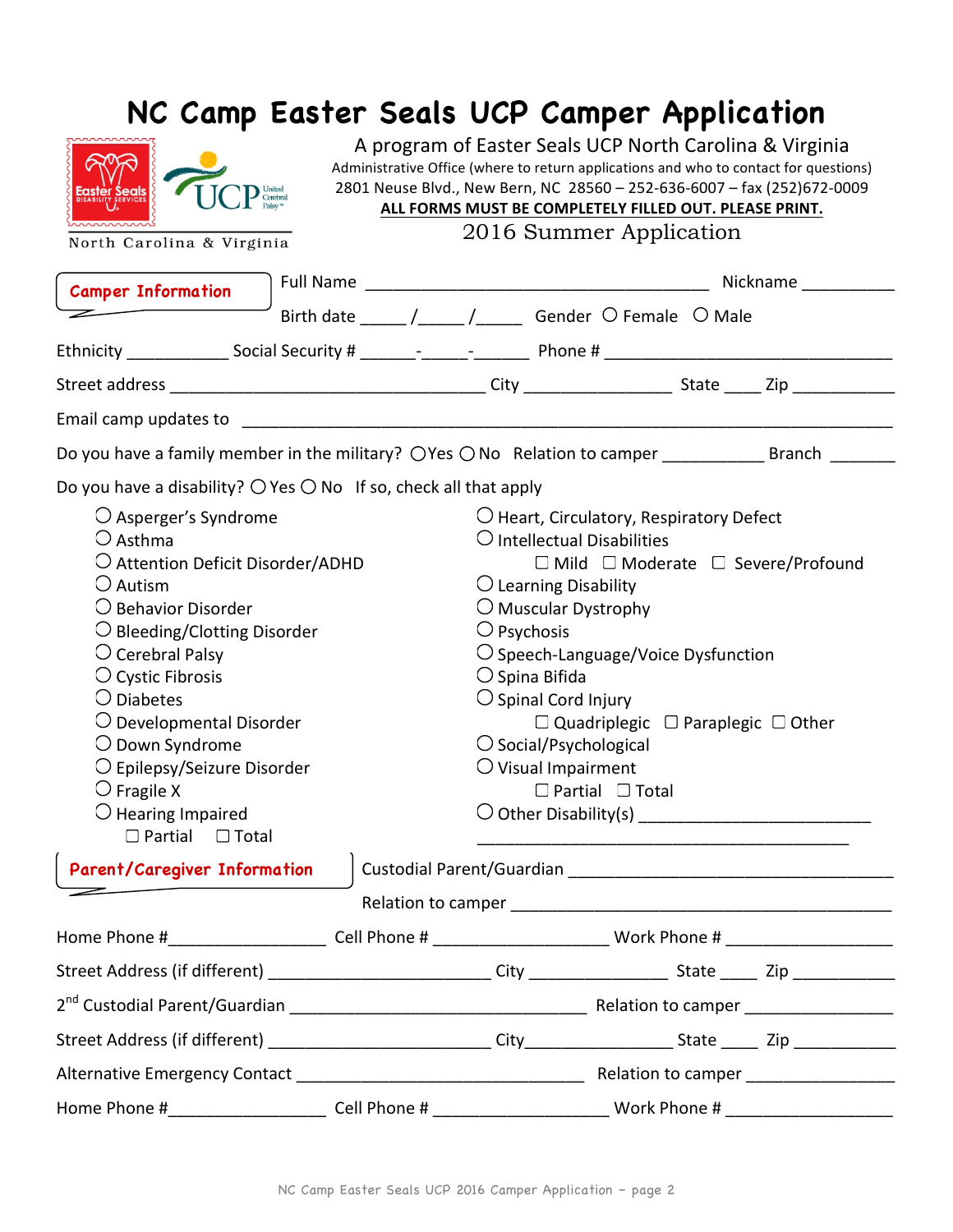**When and where** 

Please mark your location and the weeks of camp. Camps run Monday through Friday from  $8:30$  am  $- 2:30$  pm.

- Dare County
- **Elizabeth City**
- **\_\_\_Hertford County**
- **New Bern**
- **Washington**
- **\_\_\_Wilmington**

**\_\_\_Greenville** (For Greenville Only) http://www.greenvillenc.gov/home/showdocument?id=8542 Contact Chasity McCurdy 252-329-4270 and her email address is cmmccurdy@greenvillenc.gov

**June 20<sup>th</sup> – June 24<sup>th</sup> (this week only available for New Bern camp)** 

\_\_\_ **June 27th – July 1st**

- \_\_\_ **July 5th – July 8th** *(Note, no camp on Monday, July 4th.)*
- \_\_\_ **July 11th – July 15th**
- \_\_\_ **July 18th – July 22nd**

\_\_\_ **July 25th – July 29th**

\_\_\_**Aug 1st - Aug 5th**

*Please place camper photo here*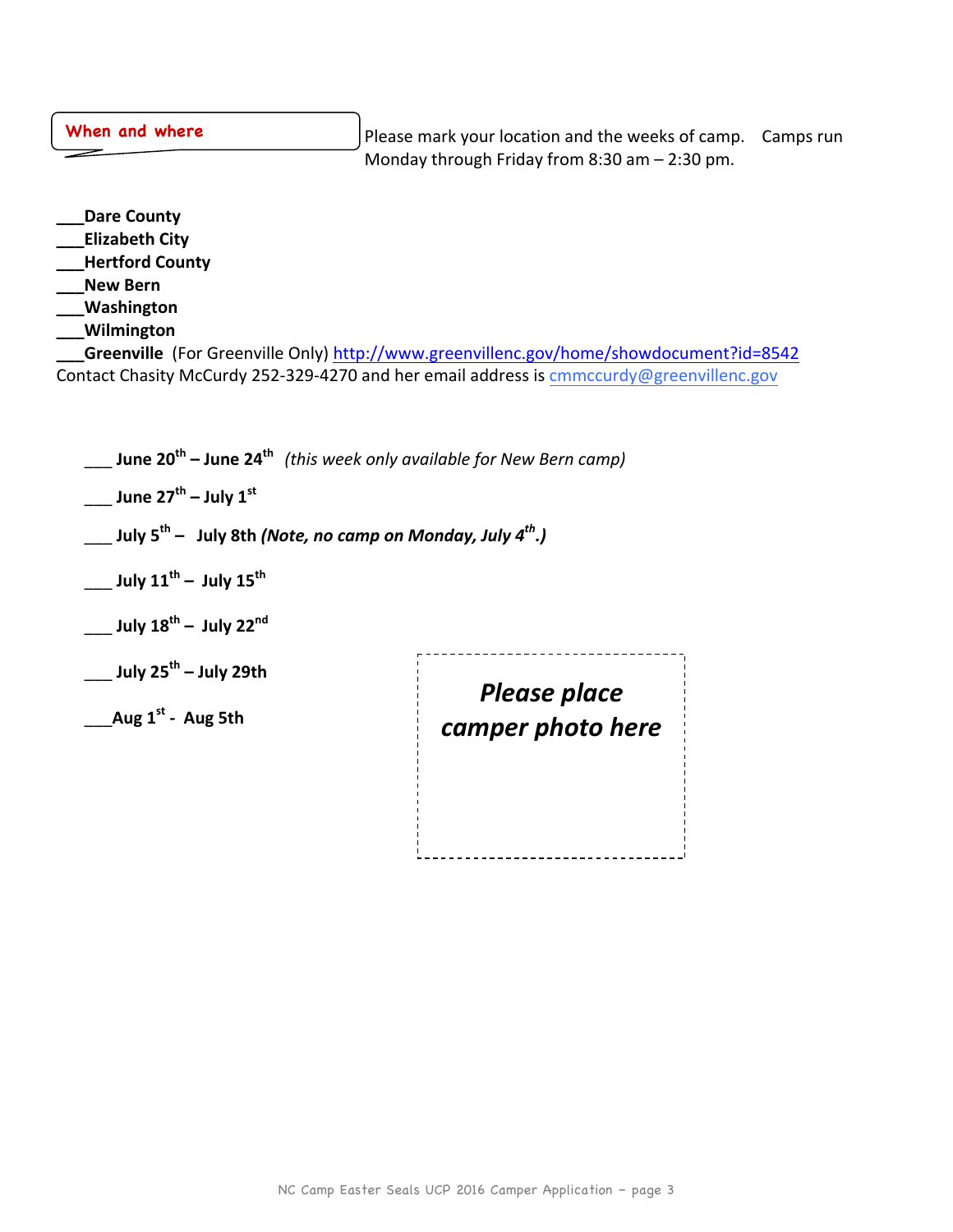| <b>Mobility</b> $\Box$ Walks $\Box$ Uses walker<br><b>Camper's Care Information</b><br>□ Uses wheelchair, can propel/drive self? □ Yes □ No                                                                          |  |  |  |  |  |
|----------------------------------------------------------------------------------------------------------------------------------------------------------------------------------------------------------------------|--|--|--|--|--|
|                                                                                                                                                                                                                      |  |  |  |  |  |
| Assistive Devices □ None □ AFO's □ Glasses □ Hearing aid □ Helmet □ Other _____________                                                                                                                              |  |  |  |  |  |
| <b>Communication</b> $\Box$ No serious difficulties expressing thoughts or wants $\Box$ Has difficulties (explain):                                                                                                  |  |  |  |  |  |
| □ Uses sign language □ Uses a communication device (what kind?): _______________                                                                                                                                     |  |  |  |  |  |
|                                                                                                                                                                                                                      |  |  |  |  |  |
| □ Normal □ Blended/Pureed □ Diabetic □ Food allergies (list): _________________________<br>Diet<br>$\Box$ Special – please attach a list of special diet so we can determine if we can meet your needs               |  |  |  |  |  |
| <b>Bowel Control</b> $\Box$ No assistance needed $\Box$ Incontinent $\Box$ Needs assistance/schedule (explain): $\Box$                                                                                               |  |  |  |  |  |
| <b>Bladder Control</b> $\Box$ No assistance needed $\Box$ Incontinent $\Box$ Needs assistance/schedule (explain):                                                                                                    |  |  |  |  |  |
|                                                                                                                                                                                                                      |  |  |  |  |  |
| Dressing □ No assistance needed □ Assistance needed (describe): ___________________________________                                                                                                                  |  |  |  |  |  |
|                                                                                                                                                                                                                      |  |  |  |  |  |
| Camper's Social Background<br>Can the camper read? $\Box$ Yes $\Box$ No Write? $\Box$ Yes $\Box$ No<br>Does the camper have any behavior issues? $\Box$ Yes $\Box$ No <b>If yes, please describe</b> _______________ |  |  |  |  |  |
| When do behavior issues occur?                                                                                                                                                                                       |  |  |  |  |  |
| Please add any other information you feel would be helpful in providing the best experience for the camper                                                                                                           |  |  |  |  |  |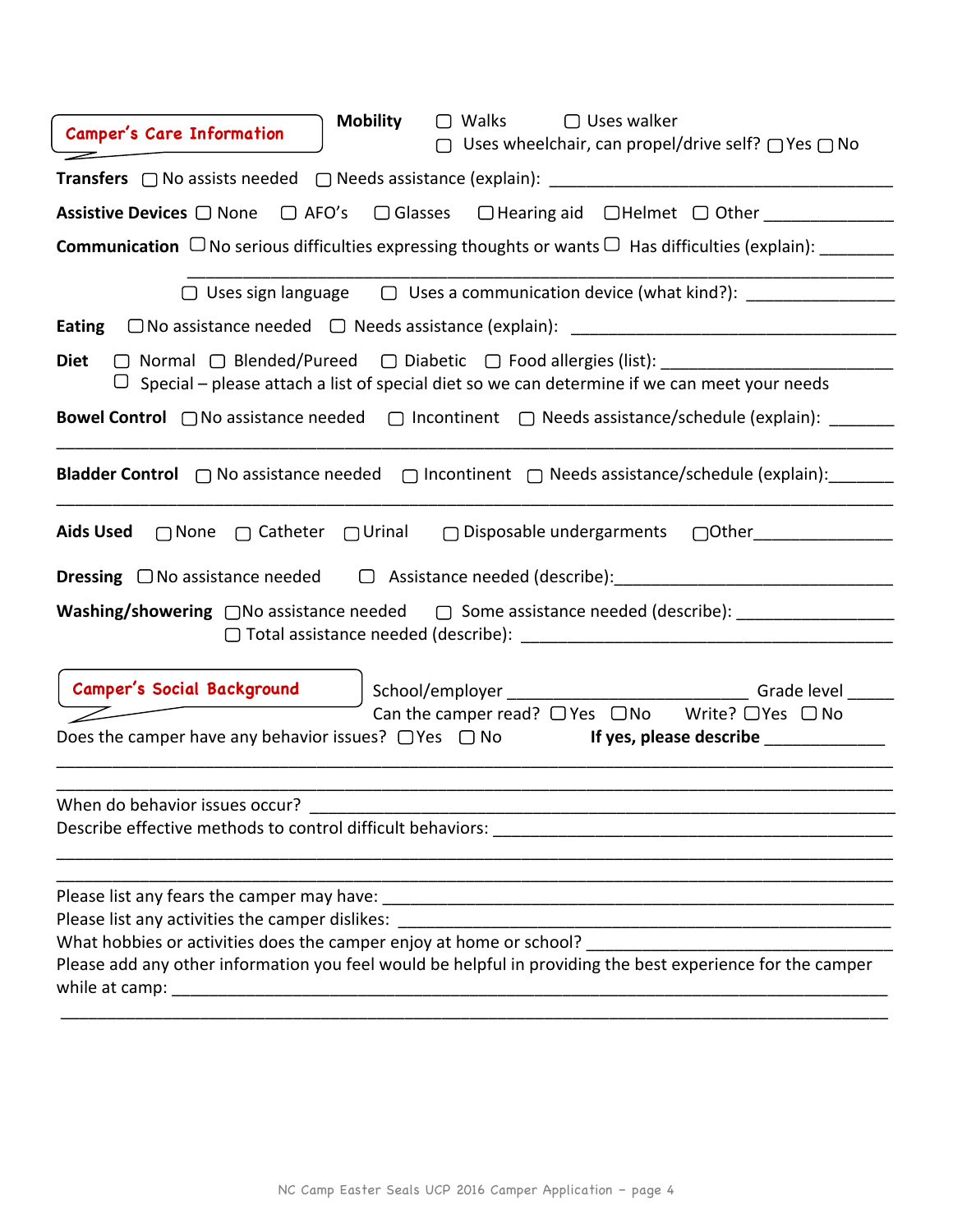| <b>Camper's Health Information</b>                                                    | <b>Medications</b> Please list any medications the camper uses: ______                                                                                                                                         |
|---------------------------------------------------------------------------------------|----------------------------------------------------------------------------------------------------------------------------------------------------------------------------------------------------------------|
|                                                                                       |                                                                                                                                                                                                                |
| ** If camper is prescribed seizure medication they MUST bring the medication to camp. |                                                                                                                                                                                                                |
|                                                                                       | Allergies □ None □ Hay fever □ Poison Ivy □ Insect stings □ Asthma □ Penicillin                                                                                                                                |
|                                                                                       |                                                                                                                                                                                                                |
|                                                                                       | Psychiatric treatment / counseling Has the camper ever required any psychiatric treatment/counseling or<br>hospitalizations? □ Yes □ No Please summarize (including dates): __________________________________ |
|                                                                                       |                                                                                                                                                                                                                |
|                                                                                       | <b>Feminine needs</b> Does the camper menstruate? □ Yes □ No Special treatments for cramps? ___________                                                                                                        |
|                                                                                       | Participation Please list any activities the camper may NOT participate in or attach precautions or special                                                                                                    |
| <b>Insurance Information</b>                                                          | $\Box$ Is the camper covered by hospitalization insurance? $\Box$ Yes $\Box$ No                                                                                                                                |
|                                                                                       |                                                                                                                                                                                                                |
|                                                                                       | A copy of the camper's insurance/Medicaid/Medicare card or Military ID card must accompany this<br>application. Please supply a copy of BOTH the FRONT and BACK of the card.                                   |
| Place copy of <b>FRONT</b> of<br><b>Insurance Card</b><br>here.                       | <b>Place copy of BACK of</b><br><b>Insurance Card</b><br>here.                                                                                                                                                 |
|                                                                                       |                                                                                                                                                                                                                |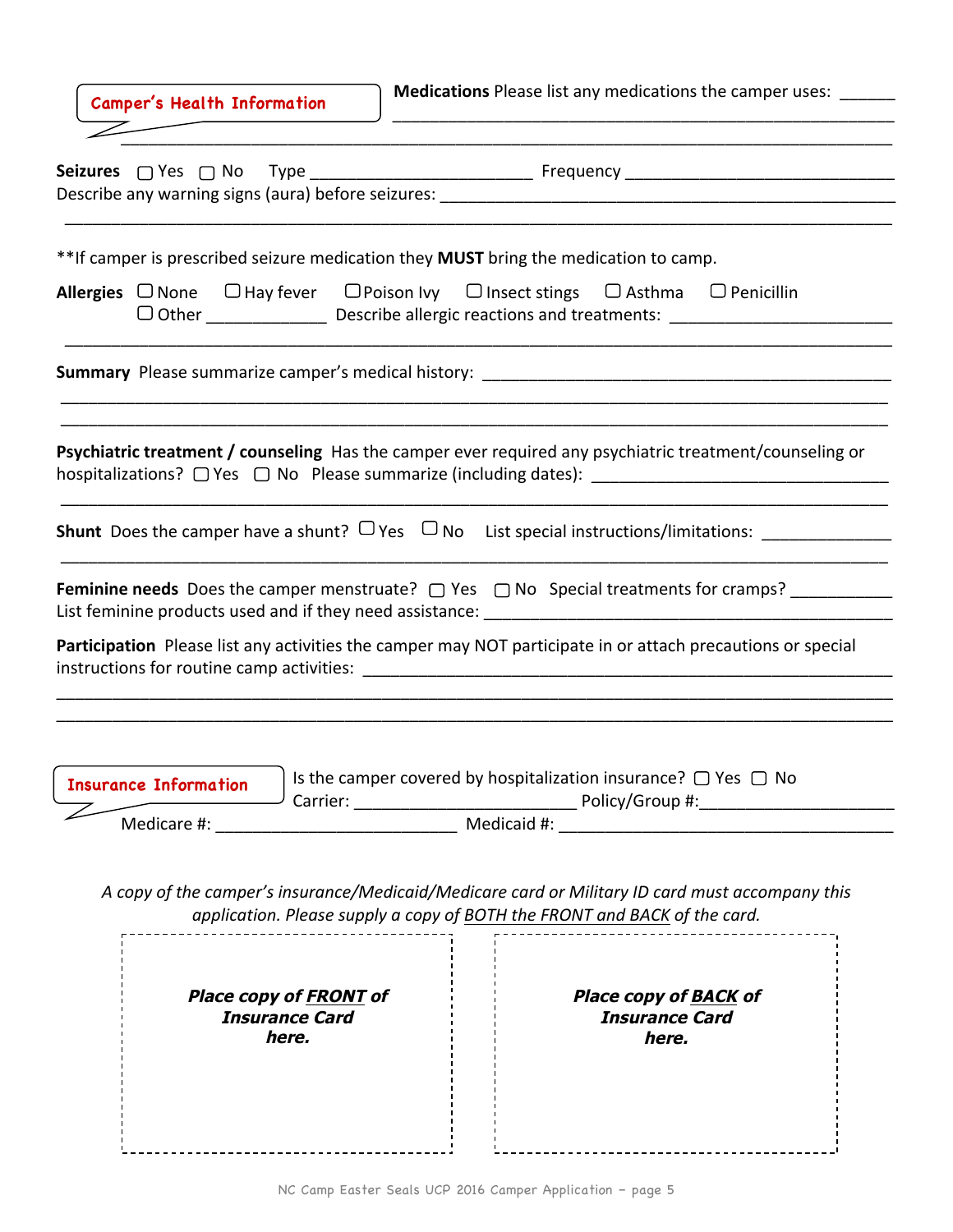Does the camper currently receive any mental health or intellectual/developmental disability services?

|                                      | Does the camper have a Care Coordinator? _____ No _____ Yes (please provide info below)             |  |
|--------------------------------------|-----------------------------------------------------------------------------------------------------|--|
|                                      |                                                                                                     |  |
| Does the camper receive any therapy? |                                                                                                     |  |
|                                      | _____Speech ______Occupational _______Physical _______Other(please explain)________________________ |  |
|                                      | If no, please indicate how the camper found out about Camp Easter Seals UCP: $\Box$ Family Member   |  |
|                                      |                                                                                                     |  |
|                                      |                                                                                                     |  |
|                                      | Do you know someone that would benefit from working at Camp? Name/contact: ________________________ |  |
|                                      |                                                                                                     |  |
|                                      | The medical form is located at the back of the application.                                         |  |
| <b>Medical Form &amp; Medication</b> |                                                                                                     |  |

# \*\*Medication Guidelines\*\*

To better serve our campers and reduce possible errors in medicine administration, we require all campers to pre-package medications. This means that all medications, vitamins, and supplements brought to camp be prepared in a multi-dose bubble pack or medication cassette for the duration of their stay. It is preferred that this is done in a "bubble pack" by a pharmacist. All medication bottles are to be with campers when checking in to camp.

See Medication Guidelines handout for more information.



Applications without the \$30 application fee will not be processed. The application fee is non-refundable once the camper is accepted into the camping program.